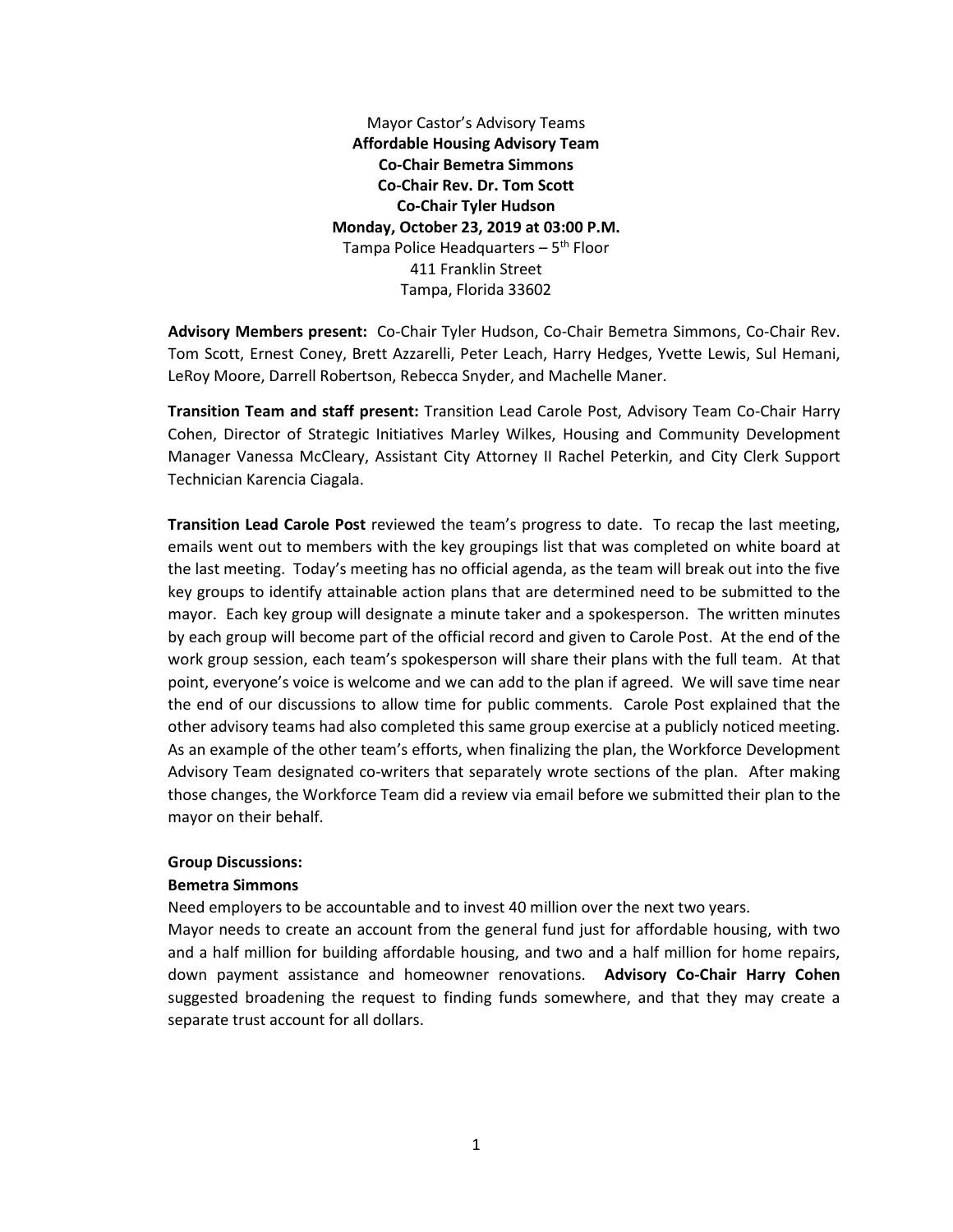# **Tyler Hudson**

When it comes to zoning need to define affordable housing. There are other definitions in other jurisdictions. Permitting needs key waivers, department of labor package. Redevelopment not just allowed, but plans once approved, should not require applicants to hire an architect. Should not require affordable housing homes be built with a two-car garage.

**Advisory Co-Chair Harry Cohen** asked the group what they saw as needed to expand and increase affordable housing supply to 10,000 units. **Rebecca Snyder** said in the past as a requirement to have them, nothing happened. The City of Tampa needs to take action and homeowners need to participate in the discussions. In addition, when identifying a plan/project, builders need to be required to put more affordable housing units in place in the same neighborhood as the project. **Peter Leach** stated like AMI's, affordable housing needs to be 100% in line.

# **Machelle Maner**

Safe and affordable housing production needs to increase by adding 2,000 units per year over the next five years. To safe on costs, use city-owned properties, being creative using odd shaped lots, code-violations buildings and TPD confiscated homes/lots. Need to advocate with partners, such as the school system, corporations, and even DOT.

Home preservation needs short-term loan programs/grants for owners to be able to afford to stay in their homes. Also need to take a neighborhood approach for affordable housing, helping "one" neighborhood at a time. **Darrell Robertson** said the City of Tampa should work with non-profits that already do this, and create a real program around it.

Some people find themselves priced out of decent housing and not everyone is ready to own a home. Need to tie in rental assistance vouchers and find remedies for affordable rentals. **Leroy Moore** wants corporate stewardship. When land is available for businesses and they include parking lots, the businesses could include affordable housing on the same land. **Rebecca Snyder** agreed that creating an incentive/reduction package is forward thinking, and by putting the land back in play, is awesome! Creating a map of available city land would be helpful. **Tyler Hudson** would like to see landowners pay a fee to register their properties to show where lands are available for affordable housing.

## **Marley Wilkes**

Speaking on behalf of the Displacement Group, they came up with several ideas:

- 1) Lower the price point to make housing less expensive.
- 2) Group by employers/occupancy/geography.
- 3) Require new construction to provide pro bono work (Hillsborough schools model).
- 4) Plan for 10 years.
- 5) Reassess qualifications for COT housing programs. Reevaluate program
- 6) Expand affordable housing liens. Assess accounting measures limits of organizations.